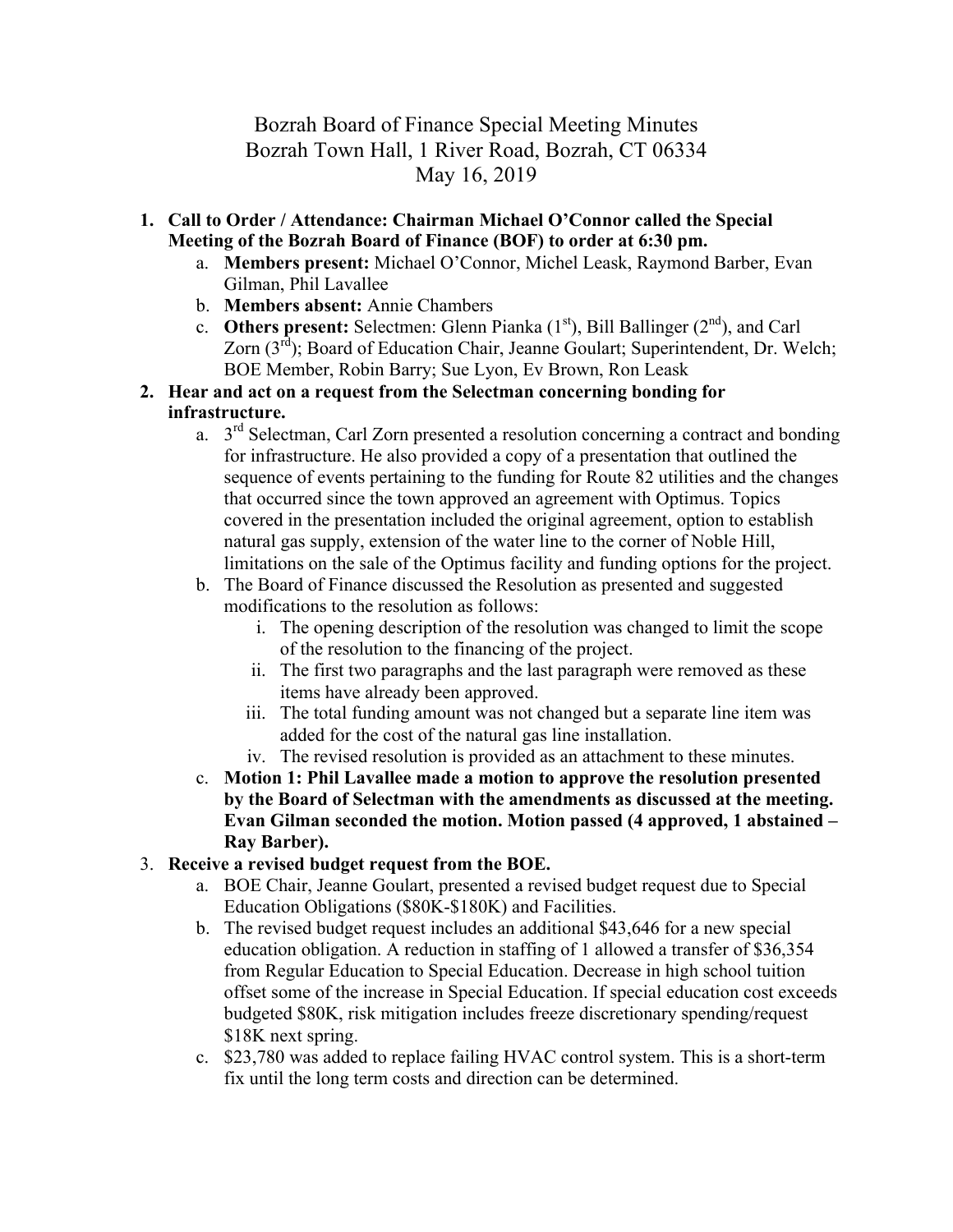- d. \$16,560 is requested to repair the boiler due to recent boiler gasket failure (safety/fire risk). This has been repaired several times.
- e. Total budget request is  $$5,941,161 = $5,892,381$  (Operations) + \$48,780 (Facilities Repairs/Maintenance).
- f. \$57,000 is expected from the Excess Cost Sharing Grant to cover some of these changes.

### 4. **Receive a revised budget request from the BOS.**

- a. First Selectman, Glenn Pianka, presented the revisions to the Board of Selectman budget.
- b. Page 4 Funding for Shipman and Goodwin was removed from 109 Legal fees.
- c. Page 5 114 Town Hall Operations: Line Item 52007 Electric was increased from \$8950 to \$12,200. Line Item 52008 Telephone/Internet was increased from \$3900 in 19/20 proposal to \$5200.
- d. Page 8 134 DPW Garage Line Item 52007PW Electricity was increased from \$2,200 to \$3,100 and Line Item 52008PW Internet/Cable was increased from \$1,100 to \$1,500.
- e. Page 11 154 Senior Citizens Line Item 52008SC was increased from \$2,100 to \$2,500.
- f. Page 12 190 Gen Gov Capital Projects Utilities Payment Principle was changed to \$277,000 and Utilities Payment Interest was changed to \$31,163. The interest budgeted represents the worst-case scenario.

### 5. **Set Date for Public Hearing.**

a. Public Hearing was set for 7PM, May 28<sup>th</sup> at Fields Memorial School.

### 6. **Set Date for Board of Finance to act on the budget.**

- a. Next Board of Finance Special Meeting is  $7PM$  May  $29<sup>th</sup>$  at Fields Memorial School.
- b. At that meeting the Board of Finance will consider state funding and feedback from the public hearing. If adjustments are necessary, another Board of Finance meeting will be scheduled.
- c. Goal for Town Meeting on the budget is week of June 10.

## **7. Public Comment**

a.  $2<sup>nd</sup> Selectronan, Bill Ballinger stated that $180,000 for one special education$ student is obscene.

## **8. Adjourn: Chairman, Michael O'Connor adjourned the meeting at 7:29PM.**

Respectfully submitted for the Board,

# *Michel Leask*

BOF Secretary